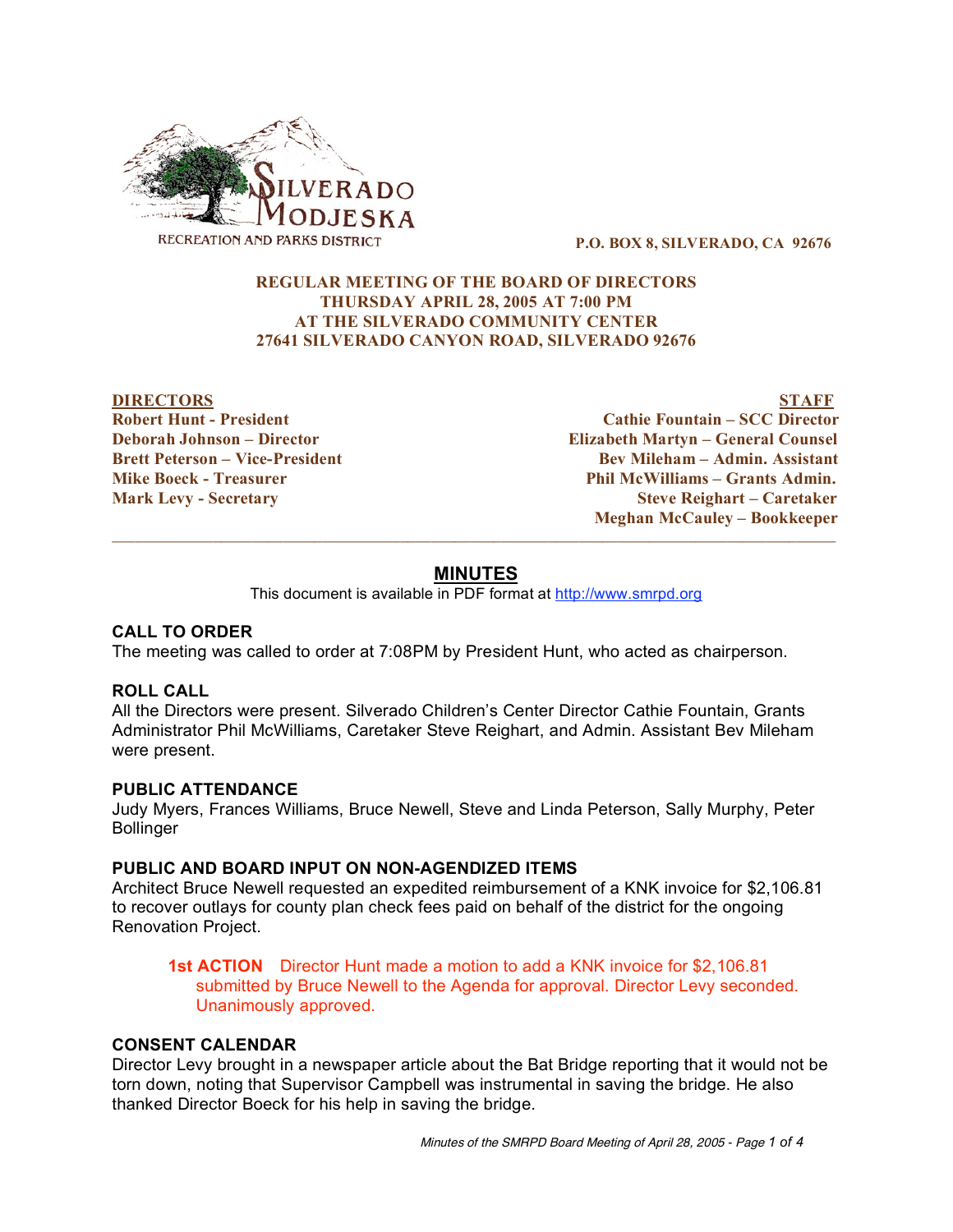**2nd ACTION** Director Boeck made a motion to approve the Consent Calendar and the Minutes of April 14, 2005 with corrections. Director Johnson seconded. Unanimously approved.

# **TREASURER'S REPORT**

**3rd ACTION** Director Boeck made a motion to approve payment of transmittal 04-05D for \$100.00 total for Directors' compensation for the Regular Board Meeting of April 14, 2005 to:

| Director Boeck                                   | \$50.00 |
|--------------------------------------------------|---------|
| Director Levy                                    | \$50.00 |
| Director Johnson seconded. Unanimously approved. |         |

**4th ACTION** Director Boeck made a motion to approve payment of transmittal 04-05E for \$8,065.14 total to:

| <b>Phil McWilliams</b>                          | \$875.00   | Reimbursement and Inv. for 3/3005 |
|-------------------------------------------------|------------|-----------------------------------|
| Mark Levy                                       | \$1,541.23 | Reimbursement                     |
| So. Cal. Edison                                 | \$403.44   | <b>Invoice 4/12/05</b>            |
| SBC.                                            | \$51.48    | 714-649-2428/2850 4/10/05         |
| <b>H&amp;P Fire</b>                             | \$62.50    | Inv. #AA21973                     |
| <b>Waste Management</b>                         | \$24.68    | Inv. #1426009-2515-0              |
| Steve Reighart (RSL Construction)<br>04/2005    | \$3,000.00 | Inv. #2010-03/2005 and #2011-     |
| Katzmaier, Newell, Kehr                         | \$2,106.81 | Reimbursement, plan check fees    |
| Director Johnson seconded. Unanimously approved |            |                                   |

**5th ACTION** Director Boeck made a motion to approve payment of transmittal 04-05F for \$700.00 to:

California Dept. of Social Services \$700.00 Children's Center annual license Director Johnson seconded. Unanimously approved.

The Board reviewed the financial report. It was noted that the electricity bill appeared to have tripled, although the figure probably included the \$1,280 deposit recently submitted.

Director Johnson asked about the School of the Arts contract and wanted to discuss it at the next meeting. The Board also discussed places the School of the Arts could meet during the remodel.

## **SILVERADO CHILDREN'S CENTER**

Children's Center Director Cathie Fountain passed out SCC's financial statements. Enrollments have increased, and a salary reimbursement portion of the OCCFC grant money was received and deposited in a savings account to start a cash reserve. The new web site is up and running.

The Steve and Linda Peterson family have very graciously donated new sod, an upgraded sprinkler system and other landscape improvements to the Center. Cathie Fountain thanked them and said that the Center looks wonderful, creating a good impression for prospective client tours of the Center. The District's new marquee sign obtained for Rec Program advertisement and placed at the Children's Center entrance for test evaluation resulted in four calls about the Summer Session despite reduced visibility because of the existing sign and the fence. This appears to confirm the advertising value of a more visible sign at the entrance.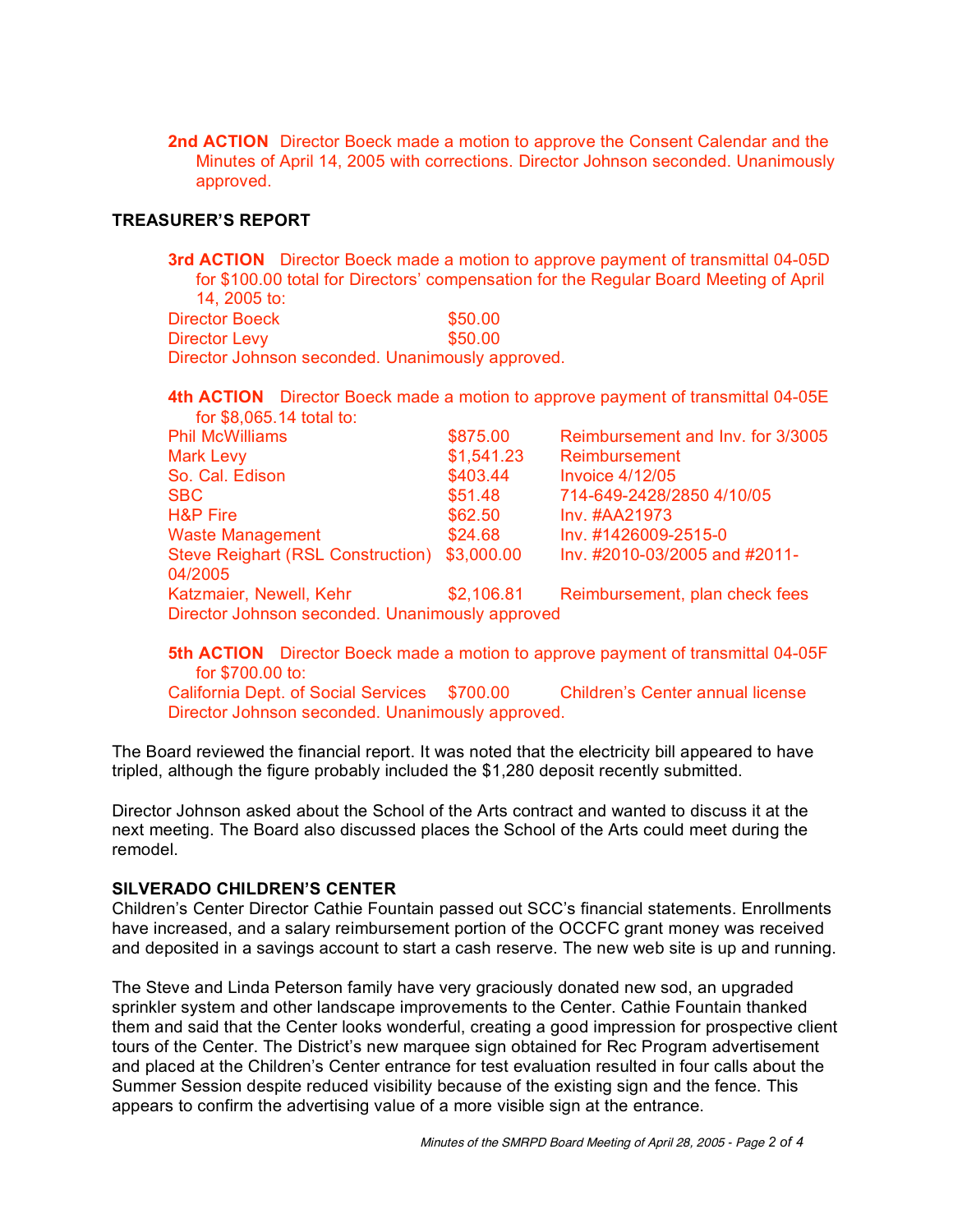Parents are helping with maintenance to help cut costs at the Center, although the cleaning service was not replaced by parent crews as previously discussed. Director Hunt noted that the suggestion was obviously not popular when it was made, resulting in the loss of one client before it began, and that its potential to alienate others might well outweigh the short-term economic benefit. He then noted that the influx of cash from grant reimbursements and worker's comp refunds would disguise the fact that there was still a negative cash-flow that would continue until repeating income increased or expenses were reduced.

Director Levy suggested a Resolution at a future Board meeting for Steve Peterson's company, Specialized Tree Works, to thank them for their generous contribution to the Children's Center. Director Johnson suggested a thank-you letter instead.

There was a discussion of the District's requirements for assumption of operation or ownership by a parent-formed 501c3. Director Hunt read a draft list of 10 suggested conditions. Director Johnson questioned some of the wording in it, and it was decided to seek advice of counsel for any needed corrections and be ready for review and Board approval in two weeks. Peter Bollinger agreed with the draft of suggested conditions and saw no problems with it.

Overdue parent accounts were discussed. Director Hunt suggested implementing a clear policy to eliminate the problem beginning with the summer session. Cathie Fountain thought it might help if the Board would send a letter to the parents with past-due tuition balances. The matter was tabled to the next Board meeting, when the ad hoc Children's Center Committee will present a formal outline. Reduction of the large overdue amounts by bartering for needed maintenance such as painting and plumbing was suggested. Cathie Fountain suggested a scholarship fund, with Director Hunt responding that the District and Center were in the red trying to meet normal operating expenses, and he did not see where funding could be obtained for the otherwise laudable proposal. It was suggested that the District offer a discount for payments that are made current by a specified date before being referred for collection.

# **CARETAKER'S REPORT**

**6th ACTION** Director Boeck made a motion to approve payment of the additional \$1,500 invoice from Steve Reighart that was included on Transmittal 04-05E for Caretaker's work in the month of April without occupation of residence due to ongoing repairs to it. Director Johnson seconded. Unanimously approved.

Fran Williams passed out the schedule calendar of April. Keeping track of money received for rental and cleaning deposits was discussed. It was decided to have Bev Mileham keep a ledger and purchase a receipt book. A special PO Box may be used for rental checks.

Lorraine Brown generously gave \$225.00 for a new sprinkler drip system at Silverado. Director Johnson offered to write a thank-you letter on behalf of the Board.

It was discussed that the liability waiver in the facilities use agreement is very important, and all who use the facilities should sign an agreement. A lock box for the keys to the facilities is being purchased.

A Modjeska resident called Director Hunt about a group of five children vandalizing Modjeska Park at 5:30PM on April 21. The children were confronted at the park and told that any recurrence would result in a criminal complaint. A power box was damaged and subsequently repaired by Steve Reighart. There have been additional recent incidents of fire damage to trash